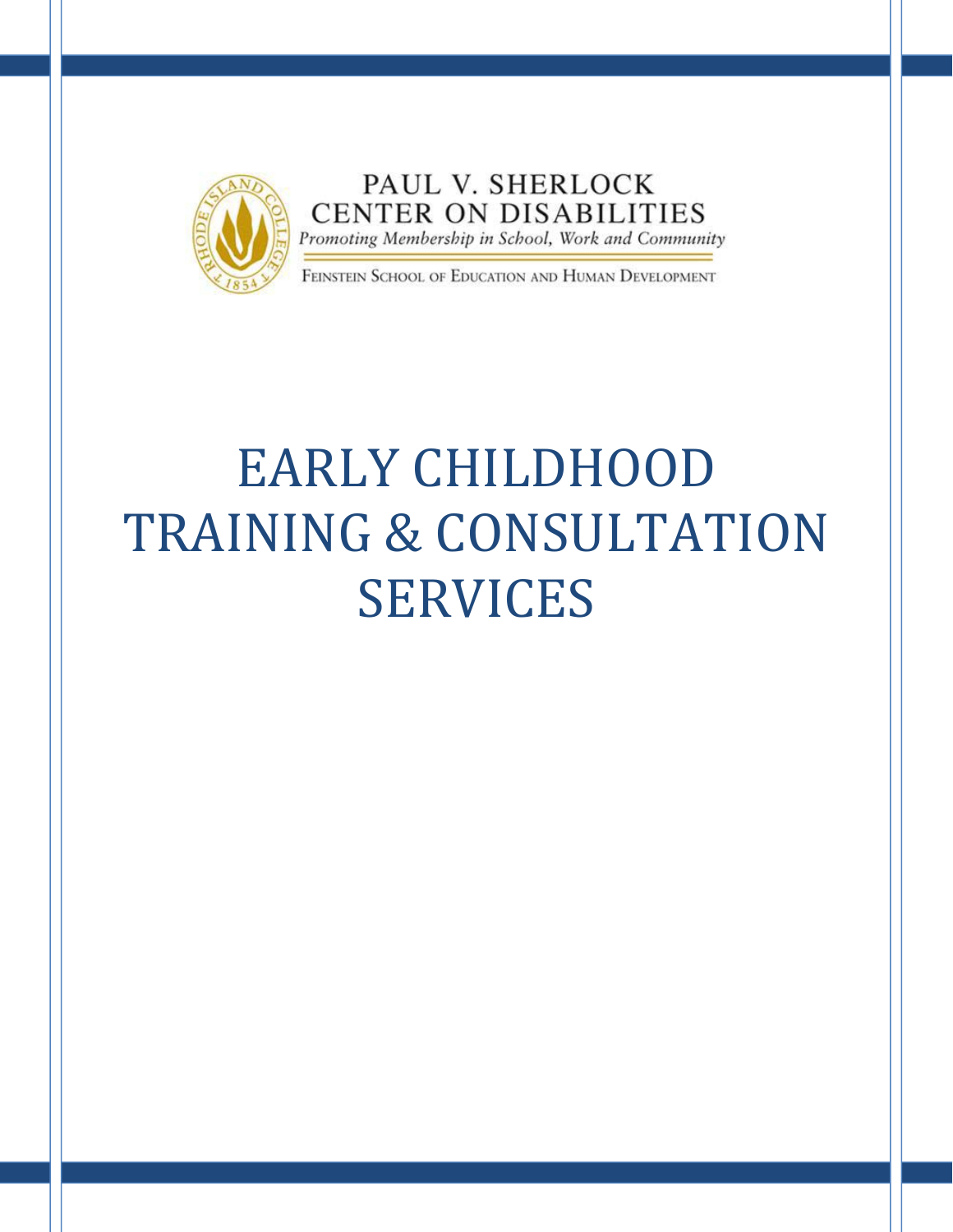## **EARLY CHILDHOOD TRAINING & CONSULTATION RESOURCES**

 Topical workshops and hourly consultation services are available, as indicated, on a fee for service basis. To schedule a workshop or consultation, or for more information, contact the staff person as specified.

| <b>TOPICAL AREAS</b>                                                                                                                                                                                                                                                                                                | <b>WORKSHOP</b><br><b>FORMAT</b><br>$3 - 6$ HOURS | <b>CONSULTATION</b><br>-HOURLY- | <b>STAFF CONTACT</b><br><b>INFORMATION</b>                                                                      |
|---------------------------------------------------------------------------------------------------------------------------------------------------------------------------------------------------------------------------------------------------------------------------------------------------------------------|---------------------------------------------------|---------------------------------|-----------------------------------------------------------------------------------------------------------------|
| EARLY CHILDHOOD INDIVIIDUAL<br><b>FUNCTIONAL BEHAVIORAL</b><br>ASSESSMENT AND INDIVIDUAL<br><b>BEHAVIOR SUPPORT PLANNING</b>                                                                                                                                                                                        | X                                                 | X                               | Paul LaCava<br>placava@ric.edu<br>401-456-9703<br><b>Lynn DeMerchant</b><br>Idemerchant@ric.edu<br>401-456-2765 |
| <b>TEACHING ESSENTIAL SOCIAL</b><br><b>EMOTIONAL SKILLS IN EARLY</b><br><b>CARE AND EDUCATION</b><br><b>ENVIRONMENTS</b>                                                                                                                                                                                            | $\mathsf{X}$                                      |                                 | <b>Lynn DeMerchant</b><br>Idemerchant@ric.edu<br>401-456-2765                                                   |
| <b>EARLY CHILDHOOD POSITIVE</b><br><b>BEHAVIOR SUPPORTS AND</b><br><b>CLASSROOM MANAGEMENT</b>                                                                                                                                                                                                                      | X                                                 |                                 | <b>Lynn DeMerchant</b><br>Idemerchant@ric.edu<br>401-456-2765                                                   |
| <b>CENTER FOR SOCIAL EMOTIONAL</b><br><b>FOUNDATIONS FOR EARLY</b><br>LEARNING TRAINING MODULES;<br><b>BUILDING POSITIVE</b><br><b>RELATIONSHIPS AND CREATING</b><br>SUPPORTIVE ENVIRONMENTS,<br>SOCIAL EMOTIONAL SKILLS,<br><b>FUNCTIONAL BEHAVIORAL</b><br>ASSESSMENT AND INDIVIDUAL<br>BEHAVIOR SUPPORT PLANNING | $\mathsf{x}$                                      |                                 | <b>Lynn DeMerchant</b><br>Idemerchant@ric.edu<br>401-456-2765                                                   |
| PARENTING SERIES AND<br>INDIVIDUAL PARENT COACHING<br>FOR POSITIVE BEHAVIORAL<br><b>SUPPORTS AT HOME</b>                                                                                                                                                                                                            | X                                                 |                                 | <b>Lynn DeMerchant</b><br>Idemerchant@ric.edu<br>401-456-2765                                                   |

## **EARLY CHILDHOOD TRAINING & CONSULTATION RESOURCES**



2/2015